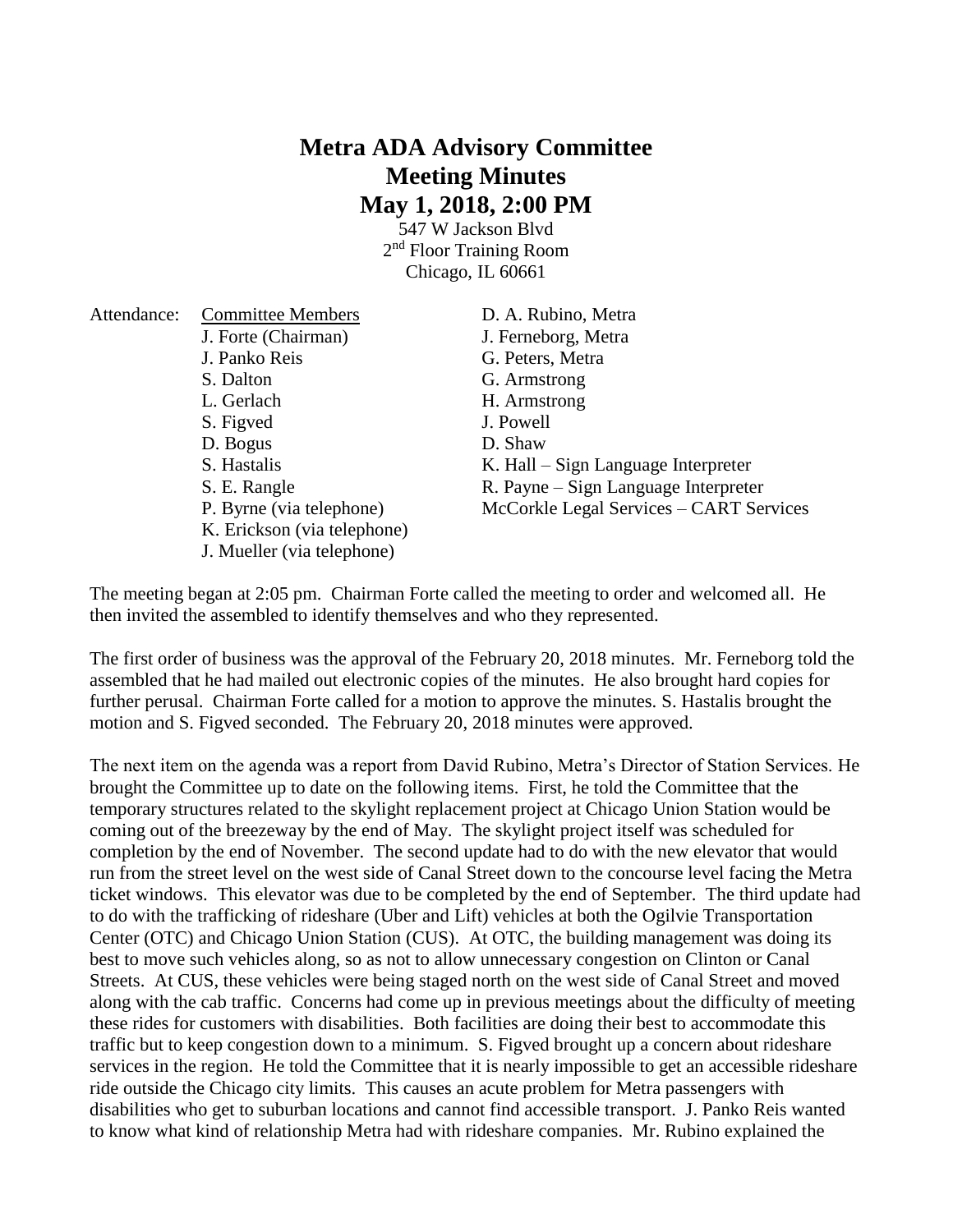purely marketing relationship that Metra had with Uber with regard to the First Mile and Last Mile initiatives. Ms. Panko Reis expressed a concern that Metra, who was concerned with passengers with disabilities, should enter into such an agreement with an entity that could not provide accessible service. Both Mr. Rubino and Mr. Ferneborg told the Committee that they would look into this and get back to the Committee.

At this time, Mr. Ferneborg told the Committee that Francis Mascarenhas of Metra's Mechanical Department was attending a conference and could not be present. However, he had given Mr. Ferneborg the quarterly Mechanical report for the Committee.

At our 47<sup>th</sup> Street RID yard, there is a project to renovate the 302 Nippon Sharyo railcars that Metra received between 2003 and 2007. These cars will undergo the same complete renovation as the 176 Amerail cars. These cars would receive new trucks, floors, windows, lifts and electrical systems. In addition, they would be fitted with:

- Sensitive edges on side loading doors.
- LED scrolling signs.
- Twenty-one (21) electrical outlets on the main floor of the car.
- Passenger Emergency Intercom (PEI) systems. (Exterior speakers would be added to augment these systems.)

To date, 48 of these cars have been completed and the plan is to complete four a month until the project is completed.

Due to liquidated damages from a previous contract, Nippon Sharyo Sumitomo has agreed to provide seven accessible cars to Metra at no cost to us. We are scheduled to receive three of these cars in 2019. We are also working through an RFP to purchase 25 new accessible cars. Mr. Ferneborg told the Committee that Mr. Mascarenhas had given him the following message to be read at the May meeting. "I would like to express my appreciation to Susan Dalton for her help on Braille signage. We could not have accomplished this without her".

The next order of business was the report from Ken Schultz of Metra's Engineering Department. As always this report covers station construction projects and how they relate to access:

- At the LaSalle Street Station on the RID, there is a large project to remove and replace existing pavers through the entire plaza with granite pavers. For the duration of this project, the station will remain accessible and access to the elevator at 440 S. Financial will be maintained.
- At the Hazel Crest Station on the MED, there is an on-going project to renovate platforms and to add an elevator at the north end. This project is 30% complete. When finished, it will be fully accessible. During construction, this station will remain non accessible.
- At the Healy Station on the MDN, there is a project to rebuild the station with new platforms, warming shelter and accessible ramps on either side. This project is 65% complete. When finished, it will be fully accessible. Throughout the construction, this station will remain non accessible.
- On the UPW, both the Maywood and the Melrose Park stations will be affected by the installation of a third main. At Maywood, there is a new warming shelter and access from the parking lot to the platform. There is a new VIS sign. The platforms are in a temporary state and will be replaced with new tactile. At Melrose Park, platforms will be replaced, along with a new station and a new VIS sign. When complete, both stations will be upgraded from partially to fully accessible.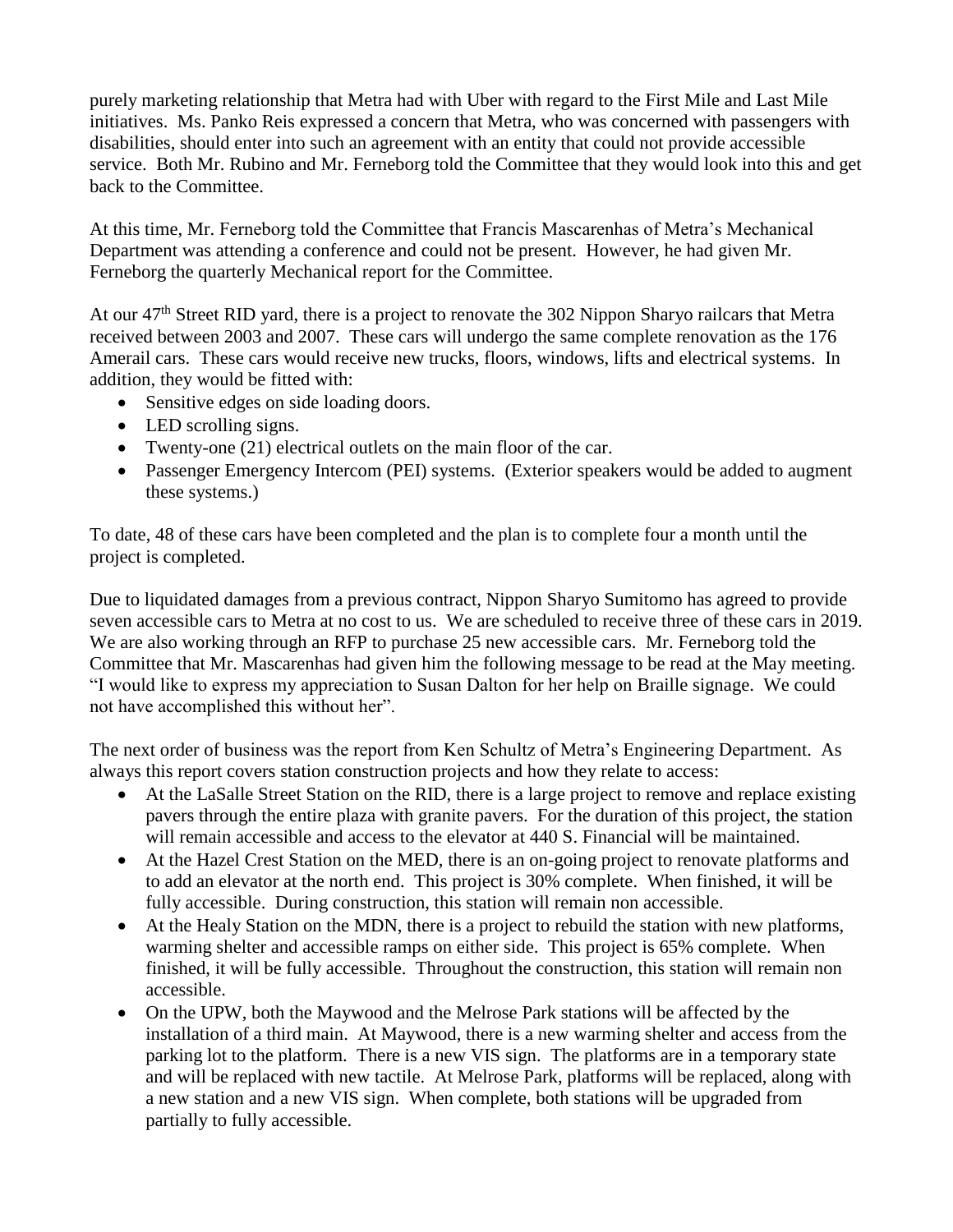- At the Western Spring Station on the BNSF, there is an on-going project to replace deteriorating platforms east of Long Avenue. During construction, this station will remain accessible.
- At Winfield on the UPW, platforms have been replaced along with a new warming shelter. The project is 90% complete, awaiting new accessible handrails and guardrails. Throughout construction, this station will remain accessible.
- At Grayland on the MDN, we are replacing platforms, stairs and handrails. When complete, this station will remain accessible.
- This summer the Metra B & B forces have a schedule of platform replacements and renovations. The stations included are as follows: -Hickory Creek, RID. -Vernon Hills, NCS. -North Glenview, MDN. -Washington Street/Grayslake, NCS.  $-111<sup>th</sup>$  Street, RID. -Route 59, BNSF.

With all of these projects, the platform work will be done in such a way that these stations will all remain accessible.

At Joliet, a new central station is now complete and there are new platforms for both the RID and HC sides (along with elevators).

- The project to rebuild the Ravenswood Station on the UPN has been going on for quite a while. The work has shifted to the east side of the station. This project will be completed sometime in 2020 and the station will be fully accessible. At present, the station remains non accessible.
- This summer, work will begin on the Cary Station on the UPNW. There will be a new platform at the station on the north side along with new access to parking on the south. This project should take one year to complete and the station will remain accessible during construction.
- At the Cumberland Station on the UPNW, we are replacing platforms and building access from the parking lot to the platform level. When completed, this station will go from being non accessible to fully accessible. During construction, this station will remain non accessible.
- There are a group of stations that can be upgraded from partially accessible to fully accessible by making relatively minor changes. These would include the following. -RID:  $91^{st}$  Street,  $95^{th}$  Street,  $107^{th}$  Street,  $111^{th}$  Street,  $115^{th}$  Street. -BNSF: Downers Grove Fairview, Brookfield, Riverside. -UPN: Braeside.

At this point in the proceedings, Mr. Ferneborg told the Committee that it was time to revisit the Braille Rider's Guide and Stations Guide for Customers with Disabilities. He told the assembled that, since there were some outstanding blind travellers who were also Braille users that it might be well if they could assist in reviewing the current document and working on a revision. What he proposed was a sub-committee to address this need. He then asked for volunteers. P. Byrne, K. Erickson and S. Hastalis said that they would be willing to assist. Mr. Ferneborg said that he would be contacting these volunteers in the near future and would also be keeping the Committee up to date as to the progress of the project.

Susan Elizabeth Rangle brought up the issue that deaf/hard of hearing customers have with the lag time between the audible live announcements at extant stations and the display of those messages on the